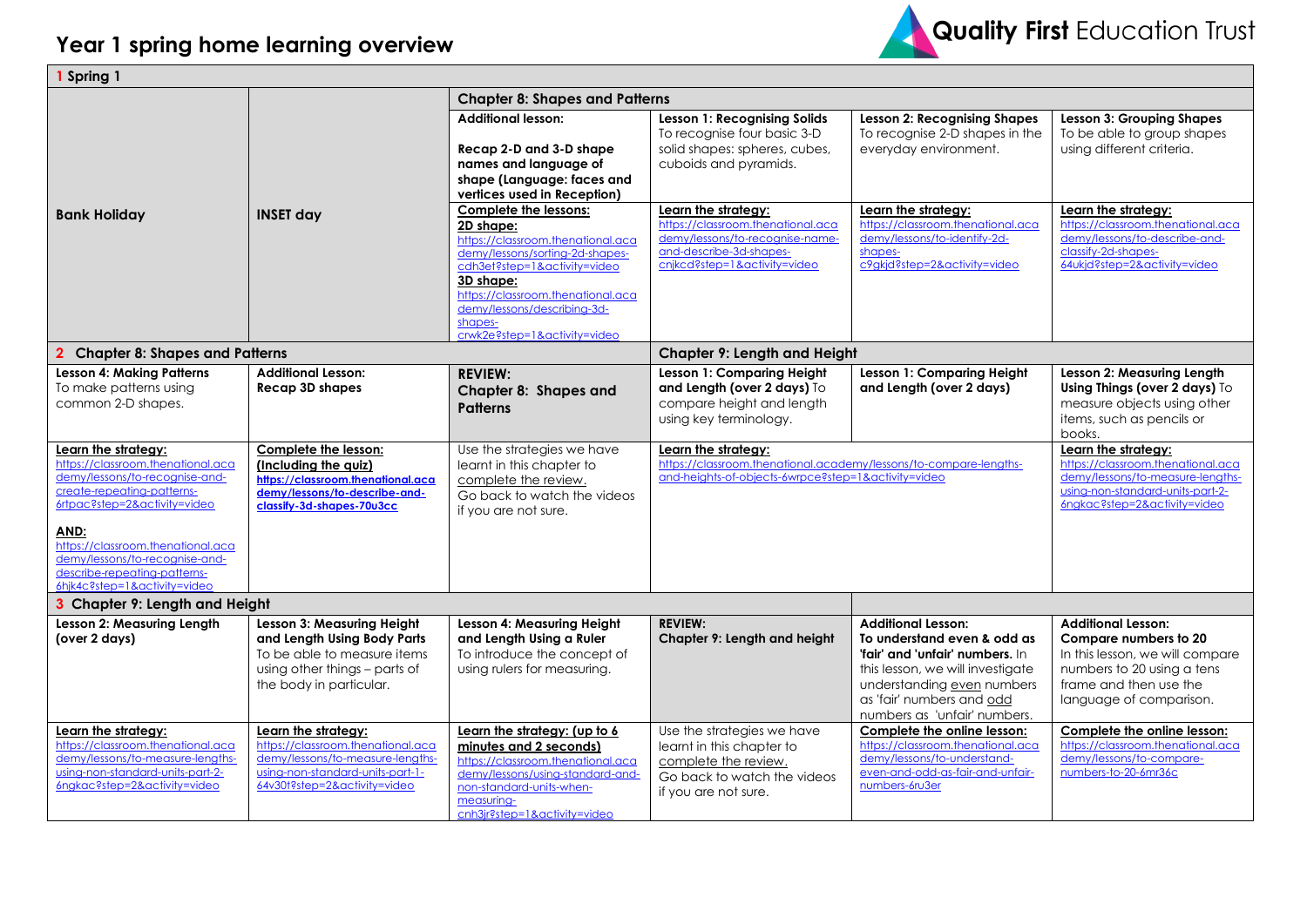

| 4 Chapter 10: Numbers to 40                                                                                                                                                              |                                                                                                                                                                                                                                                                                         |                                                                                                                                                                                                                                                        |                                                                                                                                                                                  |                                                                                                                                                                                                                                |                                                                                                                                                                                                        |  |
|------------------------------------------------------------------------------------------------------------------------------------------------------------------------------------------|-----------------------------------------------------------------------------------------------------------------------------------------------------------------------------------------------------------------------------------------------------------------------------------------|--------------------------------------------------------------------------------------------------------------------------------------------------------------------------------------------------------------------------------------------------------|----------------------------------------------------------------------------------------------------------------------------------------------------------------------------------|--------------------------------------------------------------------------------------------------------------------------------------------------------------------------------------------------------------------------------|--------------------------------------------------------------------------------------------------------------------------------------------------------------------------------------------------------|--|
| Lesson 1: Counting to 40 (over<br>2 days)<br>To use the making 10 strategy<br>to count numbers above 10;<br>to represent numbers on a<br>number line.                                    | Lesson 1: Counting to 40 (over<br>2 days)                                                                                                                                                                                                                                               | Lesson 2: Writing Numbers to<br>40 (over 2 days) To use the<br>ten-frame method of<br>organisation and place-value<br>cards to assist pupils in writing<br>numbers to 40; to encourage<br>multiple ways of counting,<br>such as counting by 2, 5 & 10. | Lesson 2: Writing Numbers to<br>40 (over 2 days)                                                                                                                                 | <b>Exploration lesson:</b><br>representation of numbers<br>using Dienes                                                                                                                                                        | Lesson 3: Counting in Tens and<br>Ones (over 2 days) To<br>understand that digits<br>represent tens and ones; to<br>represent numbers using Base<br>10 materials and numbers.                          |  |
| Learn the strategy:<br>(this lesson video has one example that goes beyond 40)<br>https://classroom.thenational.academy/lessons/exploring-tens-and-<br>ones-cru38d?step=2&activity=video |                                                                                                                                                                                                                                                                                         | Learn the strategy:<br>(up to 6 minutes and 55 seconds)<br>https://classroom.thenational.academy/lessons/using-place-value-with-<br>numbers-to-50-6muk4r?step=2&activity=video                                                                         |                                                                                                                                                                                  | Learn the strategy: (watch the<br>video to explore tens and<br>ones)<br>https://www.khanacademy.ora/m<br>ath/cc-2nd-grade-math/cc-2nd-<br>add-subtract-100/cc-2nd-add-<br>100/v/understanding-place-value-<br>when-adding-ones | Learn the strategy:<br>https://www.khanacademy.org/m<br>ath/cc-2nd-grade-math/cc-2nd-<br>add-subtract-100/cc-2nd-add-<br>100/v/understanding-place-value-<br>while-adding-tens                         |  |
| 5 Chapter 10: Numbers to 40                                                                                                                                                              |                                                                                                                                                                                                                                                                                         |                                                                                                                                                                                                                                                        |                                                                                                                                                                                  |                                                                                                                                                                                                                                |                                                                                                                                                                                                        |  |
| Lesson 3: Counting in Tens and<br>Ones (over 2 days)                                                                                                                                     | <b>Lesson 4: Comparing Numbers</b><br>(over 2 days) To use place<br>value to compare two or<br>three numbers and determine<br>which number is bigger/<br>smaller; to arrange three<br>numbers in order of size.                                                                         | <b>Lesson 4: Comparing Numbers</b><br>(over 2 days)                                                                                                                                                                                                    | Lesson 5: Finding How Much<br>More (over 2 days)<br>To compare numbers using<br>number bonds, 100-squares<br>(deepening) and number lines<br>to determine how much<br>more/less. | Lesson 5: Finding How Much<br>More (over 2 days)                                                                                                                                                                               | Lesson 6: Making Number<br>Patterns (over 2 days)<br>To observe and use number<br>patterns: to see number lines<br>in conjunction with number<br>squares in order to create<br>visual proportionality. |  |
| Learn the strategy:<br>https://www.khanacademy.org/m<br>ath/cc-2nd-grade-math/cc-2nd-<br>add-subtract-100/cc-2nd-add-<br>100/v/understanding-place-value-<br>while-adding-tens           | Learn the strategy:<br>https://classroom.thenational.academy/lessons/comparing-and-<br>ordering-numbers-within-50-part-1-60r30t?step=2&activity=video<br>https://classroom.thenational.academy/lessons/comparing-and-<br>ordering-numbers-within-50-part-2-70vkjc?step=1&activity=video | Learn the strategy:<br>https://classroom.thenational.academy/lessons/comparing-sets-using-<br>more-or-fewer-64w3gd?step=1&activity=video<br>https://classroom.thenational.academy/lessons/comparing-numbers-<br>65hk4c?step=2&activity=video           |                                                                                                                                                                                  |                                                                                                                                                                                                                                | Learn the strategy:<br>https://classroom.thenational.aca<br>demy/lessons/describing-and-<br>completing-number-patterns-<br>6wuk4r?step=2&activity=video                                                |  |
| 6 Chapter 10: Numbers to 40                                                                                                                                                              |                                                                                                                                                                                                                                                                                         | <b>Chapter 11: Addition &amp; Subtraction Word Problems</b><br>Catch up time                                                                                                                                                                           |                                                                                                                                                                                  |                                                                                                                                                                                                                                |                                                                                                                                                                                                        |  |
| Lesson 6: Making Number<br>Patterns (over 2 days)                                                                                                                                        | <b>REVIEW:</b><br>Chapter 10: Numbers to 40                                                                                                                                                                                                                                             | Lesson 1: Solving Word<br>Problems (over 2 days) To<br>decide whether addition or<br>subtraction is the most<br>appropriate operation; to use<br>number bonds and visuals to<br>solve word problems.                                                   | Lesson 1: Solving Word<br>Problems (over 2 days)                                                                                                                                 | Revisit any worksheets that<br>have not been completed so<br>far from this half term.                                                                                                                                          | Revisit any worksheets that<br>have not been completed so<br>far from this half term.                                                                                                                  |  |
| Learn the strategy:<br>https://classroom.thenational.aca<br>demy/lessons/describing-and-<br>completing-number-patterns-<br>6wuk4r?step=2&activity=video                                  | Use the strategies we have<br>learnt in this chapter to<br>complete the review.<br>Go back to watch the videos<br>if you are not sure.                                                                                                                                                  | Learn the strategy:<br>https://classroom.thenational.academy/lessons/choosing-calculation-<br>strategies-to-solve-calculations-cgu3jd?step=2&activity=video                                                                                            |                                                                                                                                                                                  |                                                                                                                                                                                                                                |                                                                                                                                                                                                        |  |
| <b>Half term break</b>                                                                                                                                                                   |                                                                                                                                                                                                                                                                                         |                                                                                                                                                                                                                                                        |                                                                                                                                                                                  |                                                                                                                                                                                                                                |                                                                                                                                                                                                        |  |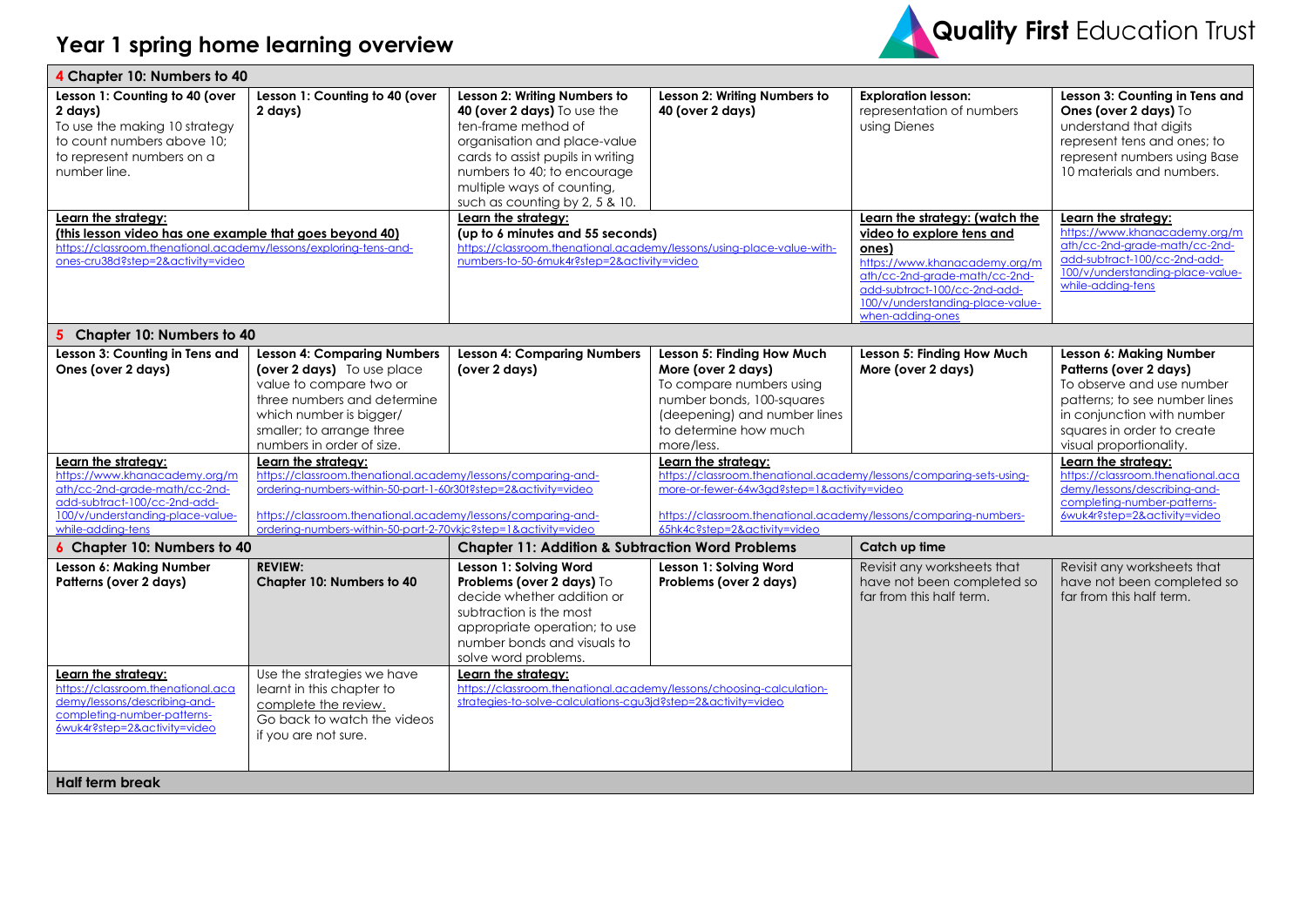## **Year 1 spring home learning overview**



| <b>Spring 2</b>                                                                                                                                                                                                                                                                                                 |                                                                                                                                                                                                                                                                                         |                                                                                                                                    |                                                                                                                                                                                                                                                                                                                                              |                                                       |                                                                                                                                                                                                            |  |
|-----------------------------------------------------------------------------------------------------------------------------------------------------------------------------------------------------------------------------------------------------------------------------------------------------------------|-----------------------------------------------------------------------------------------------------------------------------------------------------------------------------------------------------------------------------------------------------------------------------------------|------------------------------------------------------------------------------------------------------------------------------------|----------------------------------------------------------------------------------------------------------------------------------------------------------------------------------------------------------------------------------------------------------------------------------------------------------------------------------------------|-------------------------------------------------------|------------------------------------------------------------------------------------------------------------------------------------------------------------------------------------------------------------|--|
| <b>Chapter 11: Addition and Subtraction Word Problems</b>                                                                                                                                                                                                                                                       |                                                                                                                                                                                                                                                                                         |                                                                                                                                    |                                                                                                                                                                                                                                                                                                                                              |                                                       |                                                                                                                                                                                                            |  |
| Recap addition and<br>subtraction strategies:<br>Use of part-whole model for<br>addition and subtraction.<br>Counting forward and back<br>on a numberline.<br>Complete the online lessons:                                                                                                                      | Lesson 2: Solving Word<br>Problems (over 2 days) To use<br>concepts of how many more<br>and how many fewer/less; to<br>apply number bonds and the<br>guess-and-check method to<br>solve word problems.<br>Learn the strategy:                                                           | Lesson 2: Solving Word<br>Problems (over 2 days)                                                                                   | Lesson 3: Solving Word<br>Problems (over 2 days) To<br>develop number sentences<br>based on word problems; to<br>improve the use of number<br>bonds and one-to-one bar<br>models.<br>Learn the strategy:                                                                                                                                     | Lesson 3: Solving Word<br>Problems (over 2 days)      | Lesson 4: Solving Word<br>Problems (over 2 days) To use<br>pictorial representations to<br>help solve word problems; to<br>choose the correct operation<br>to solve a word problem.<br>Learn the strategy: |  |
| <b>Addition:</b><br>https://classroom.thenational.aca<br>demy/lessons/to-add-by-counting-<br>on-using-a-number-line-<br>ccukct?step=1&activity=video<br>Subtraction:<br>https://classroom.thenational.aca<br>demy/lessons/to-subtract-by-<br>counting-back-using-a-number-<br>line-car36d?step=2&activity=video | https://classroom.thenational.academy/lessons/to-identify-complete-<br>and-continue-number-patterns-adding-and-subtracting-1-or-2-<br>ccr38e?step=2&activity=video<br>https://classroom.thenational.academy/lessons/solving-comparison-<br>problems-part-1-crw34r?step=2&activity=video |                                                                                                                                    | https://classroom.thenational.academy/lessons/representing-<br>information-as-a-bar-model-part-1-6cw6ar?step=1&activity=video                                                                                                                                                                                                                |                                                       | https://classroom.thenational.aca<br>demy/lessons/solving-comparison-<br>problems-part-1-<br>crw34r?step=2&activity=video                                                                                  |  |
| 8 Chapter 11: Addition and Subtraction Word Problems                                                                                                                                                                                                                                                            |                                                                                                                                                                                                                                                                                         |                                                                                                                                    |                                                                                                                                                                                                                                                                                                                                              |                                                       |                                                                                                                                                                                                            |  |
| Lesson 4: Solving Word<br>Problems (over 2 days)                                                                                                                                                                                                                                                                | Lesson 5: Solving Word<br>Problems (over 2 days)<br>To use visual representations<br>and patterns to solve word<br>problems; to develop<br>precision in model drawing to<br>recognise similarities and<br>differences.                                                                  | Lesson 5: Solving Word<br>Problems (over 2 days)                                                                                   | Lesson 6: Solving Word<br>Problems (over 2 days)<br>To apply addition and<br>subtraction to multi-step word<br>problems: to use number<br>bonds to make 10 when<br>adding.                                                                                                                                                                   | Lesson 6: Solving Word<br>Problems (over 2 days)      | <b>REVIEW:</b><br>Chapter 11: Addition and<br>subtraction word problems                                                                                                                                    |  |
| Learn the strategy:<br>https://classroom.thenational.aca<br>demy/lessons/solving-comparison-<br>problems-part-1-<br>crw34r?step=2&activity=video                                                                                                                                                                | Learn the strategy:<br>https://classroom.thenational.academy/lessons/solving-comparison-<br>problems-part-2-75j3jr?step=1&activity=video                                                                                                                                                |                                                                                                                                    | Learn the strategy:<br>Addition:<br>https://classroom.thenational.academy/lessons/to-use-mathematical-<br>models-and-strategies-for-addition-crrpcr?step=2&activity=video<br><b>Subtraction:</b><br>https://classroom.thenational.academy/lessons/to-use-mathematical-<br>models-and-strategies-for-subtraction-64tk4d?step=1&activity=video |                                                       | Use the strategies we have<br>learnt in this chapter to<br>complete the review.<br>Go back to watch the videos<br>if you are not sure.                                                                     |  |
| <b>Chapter 12: Multiplication</b><br>9.                                                                                                                                                                                                                                                                         |                                                                                                                                                                                                                                                                                         |                                                                                                                                    |                                                                                                                                                                                                                                                                                                                                              |                                                       |                                                                                                                                                                                                            |  |
| <b>Additional Lesson:</b><br>Recap making equal groups<br>practically                                                                                                                                                                                                                                           | Lesson 1: Making Equal<br>Groups (over 2 days)<br>To identify equal groupings as<br>the first step in multiplying; to<br>reinforce the idea that the<br>arrangement of objects does<br>not have an impact on the<br>number of objects.                                                  | <b>Lesson 1: Making Equal</b><br>Groups (over 2 days)                                                                              | Lesson 2: Adding Equal<br>Groups (over 2 days)<br>To understand we can count<br>groups of the same quantity<br>more efficiently; to find<br>multiple ways of counting<br>groups of the same quantity.                                                                                                                                        | <b>Lesson 2: Adding Equal</b><br>Groups (over 2 days) | <b>Lesson 3: Making Equal Rows</b><br>(over 2 days)<br>To organise objects into equal<br>rows in order to begin<br>counting equal numbers<br>efficiently.                                                  |  |
| Complete the online lesson<br>https://classroom.thenational.aca<br>demy/lessons/unequal-and-<br>equal-groups-6tgpcc                                                                                                                                                                                             | Learn the strategy:<br>https://classroom.thenational.aca<br>demy/lessons/practise-working-<br>with-equal-and-unequal-groups-<br>6nh36c?step=1&activity=video                                                                                                                            | https://classroom.thenational.aca<br>demy/lessons/redistributing-from-<br>uneaual-to-eaual-aroups-<br>6rtk4d?step=1&activitv=video | Learn the strategy:<br>https://classroom.thenational.academy/lessons/to-recognise-and-add-<br>equal-groups-cgr68d?activity=video&step=1                                                                                                                                                                                                      |                                                       | Learn the strategy:<br>https://classroom.thenational.aca<br>demy/lessons/to-explore-arrays-<br>$part-1-$<br>6mvkcd?step=1&activity=video                                                                   |  |